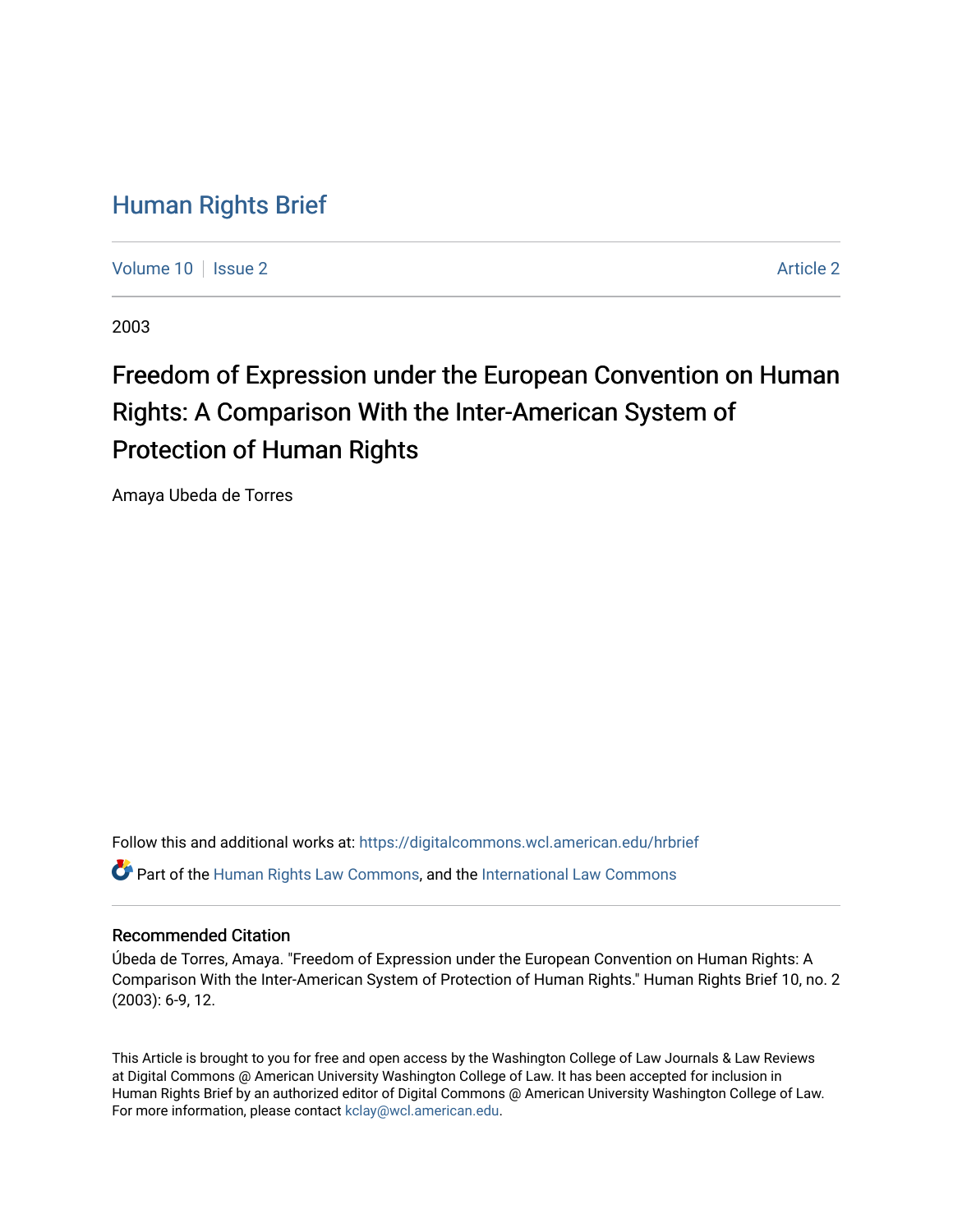# **Freedom of Expression under the European Convention on Human Rights: A Comparison With the Inter-American System of Protection of Human Rights**

*by Amaya Úbeda de Torres\** 

Many international treaties dealing with the protection of human rights guarantee freedom of expression, not only on a universal level but also on the regional level. In fact, both the European and the inter-American of human rights guarantee freedom of expression, not only on a universal level but also on the regional human rights systems regulate this right and recognize its importance.

Freedom of expression cannot be unduly restrained, yet certain limits can be lawfully established. This article will analyze the right of freedom of expression and its possible restrictions by adopting a comparative approach that highlights the differences and similarities between the European Court of Human Rights' recent case law, and the doctrines set forth by the Inter-American Court of Human Rights and the Inter-American Commission on Human Rights. These organs have interpreted the right of freedom of expression in order to establish rules governing the regulation of freedom of expression by states. Some specific matters in which both courts have been able to define the scope of freedom of expression and its restrictions studied in this article are the concept of prior censorship, the role of the press, and the case law concerning journalists, freedom of expression and public debate, and hate speech.

## **Background: The Regulation of the Right to Freedom of Expression**

The European Convention for the Protection of Human Rights and Fundamental Freedoms (ECHR), the first regional human rights treaty to enter into force, regulates freedom of expression in Article 10. Paragraph 1 states that it "shall include freedom to hold opinions and to receive and impart information and ideas without interference by public authority and regardless of frontiers." Paragraph 2 of Article 10 enounces the legitimate aims that can justify the restriction of freedom of expression: "The exercise of these freedoms, since it carries with it duties and responsibilities, may be subject to such formalities, conditions, restrictions or penalties as are prescribed by law and are necessary in a democratic society, in the interests of national security, territorial integrity or public safety, for the prevention of disorder or crime, for the protection of health or morals, for the protection of the reputation or rights of others, for preventing the disclosure of information received in confidence, or for maintaining the authority and impartiality of the judiciary." The European Court and Commission (until the Commission's disappearance in 1998 when Protocol 11 entered into force) have consistently interpreted this right as "one of the basic conditions for its progress [of a democratic society] and for the development of every man," as expressed in the 1976 judgment *Handyside v. UK*.

The American Convention on Human Rights (ACHR) was opened for signature on November 20, 1969. Nearly 20 years passed between the elaboration of the European Convention and the ACHR, enabling the regulation of the right of freedom of expression, enounced in Article 13 of the ACHR, to encompass greater protections and be more specific. This provision states that freedom of expression includes freedom to seek, receive, and impart information and ideas



Recognizing that constructive symbolism has long been a catalyst for sensitivity and awareness, the Thomas Jefferson Center for the Protection of Freedom of Expression commissioned the design of a monument dedicated to the principles of free speech. Incorporating a podium in its design, the monument serves as a location for individuals to express their views to groups of fellow citizens. The first monument was placed in Salt Lake City, Utah. Negotiations are currently taking place with a number of other localities that have expressed interest in establishing a First Amendment monument.

of all kinds. According to Article 13, the exercise of freedom of expression can be limited only to ensure respect for the rights and reputation of others as well as to protect national security, public order, public health, or morals. Further, Article 13 requires that these restrictions are expressly established by law and that they are implemented only to the extent necessary to ensure such protection.

Both Article 10 of the ECHR and Article 13 of the ACHR emphasize that freedom of expression includes a dual concept: freedom of expression as a social right, which allows for free debate in society and is considered a basic element in the development of democracy; and freedom of expression as an individual right, which involves not only the right of everyone to receive information and ideas, but also the right to hold opin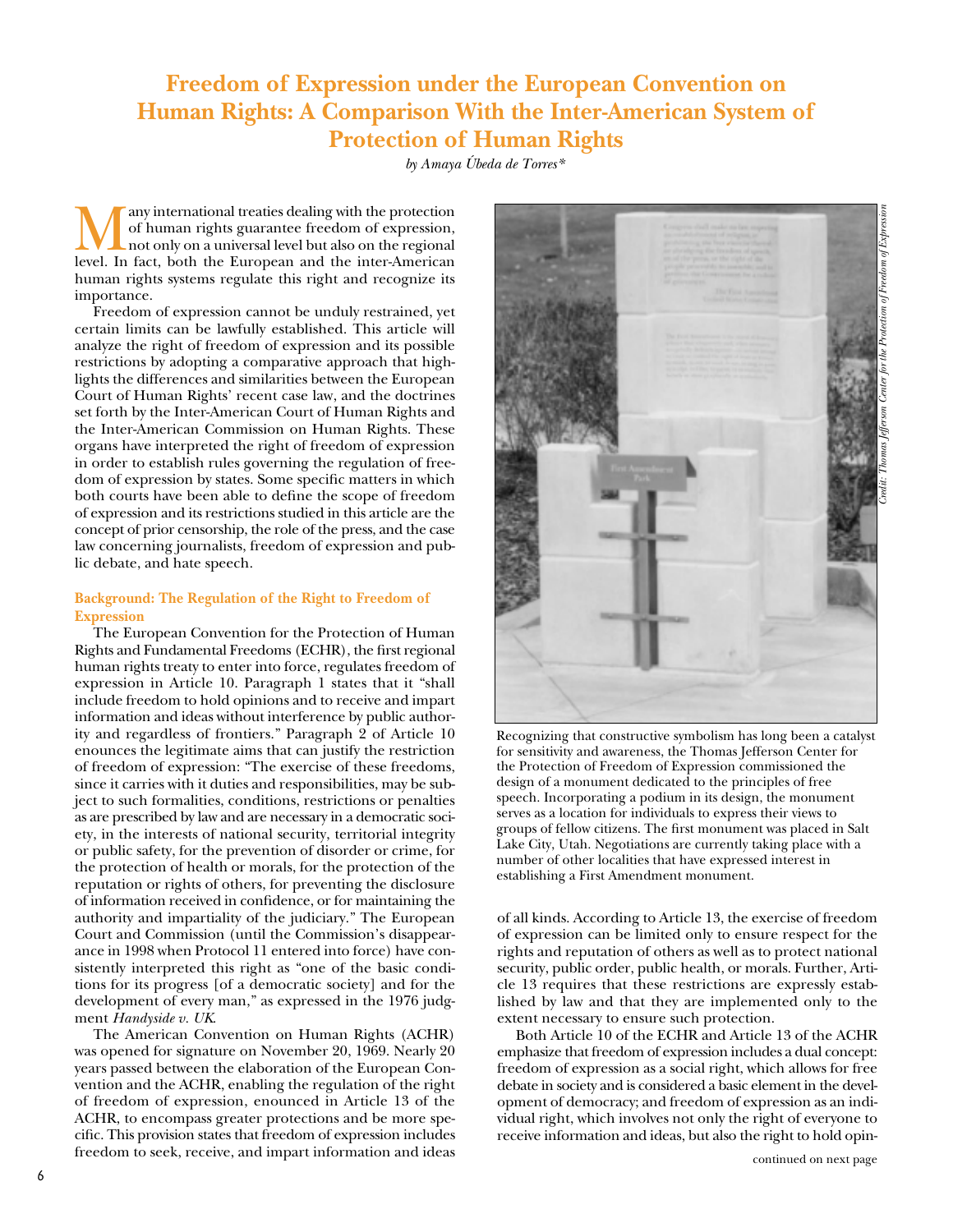ions. This duality implies that a violation of the right to freedom of expression affects not only the right of the individual, but also harms the community as a whole. The texts of the two provisions have been favored by the extensive case law of the organs created by both systems, particularly in the European system. The European system favors this article because it considers of freedom of expression to be the necessary counterweight to balance the independence of the three branches of government (legislative, executive, and judiciary). The scope of this right is quite broad; it includes freedom of opinion as well as the right to give information, to disseminate ideas, and to receive them. These rights are interpreted very generally, and any means used to protect them is valid.

Any type of expression such as verbal, artistic, commercial expression, publicity, or even silence is included in the scope of the right as enounced in both Articles 10 of the European Convention and 13 of the ACHR. According to the case law of both systems the protection of freedom of expression must be as broad as possible, and it is the state's responsibility to take all the necessary measures to ensure this right. Limits can be imposed, but only as permitted by the Conventions.

The right to seek information has neither been expressly recognized in the text of the European Convention nor by the European Court's case law. This lack of recognition characterizes the main difference between the European and inter-American systems. The inter-American system recognizes the right to seek information in the first paragraph of Article 13. This absence of regulation in the ECHR

is regrettable, because it would be useful for individuals to have the right to ask governments to disclose information about issues of general interest, promoting clarity and transparency in state organs' actions.

#### **Prior Censorship**

One of the major achievements of the inter-American system of protection of human rights, essential to societies with weak or new democracies, is the prohibition of prior censorship. Prior censorship is the banning of any type of expression—oral, written, or otherwise—before it is produced, or in the case of a publication, to prohibit its distribution. As Professor Grossman, dean of the Washington College of Law in Washington, D.C., has noticed, the possibility for abusing prior censorship is so great that enduring the exaggeration of free debate seems better than risking censorship's protective suffocation by public authorities. The principle prohibiting prior censorship has also been affirmed in the Declaration of Principles on Freedom of Expression, approved by the Inter-American Commission during its 108th session in October 2000, as essential and absolute. Further, the sole exception to the prohibition of prior censorship is explicitly enounced in Article 13.4 of the ACHR, which states that "public entertainments may be subject by law to prior censorship for the sole purpose of regulating access to them for the moral protection of childhood and adolescence."

This exception has been analyzed in an Inter-American Court case, *Olmedo Bustos et al. v. Chile,* in which the Chilean government banned Martin Scorsese's film *The Last Temptation of Christ* in order to protect the morals of minors. Chile argued that although the government had censored the film prior to its distribution, it was done in accordance with the exception included in Article 13.4 of the ACHR, as its purpose was to protect children under 17 years old. The Inter-American Court declared there had been a violation of Article 13 of the ACHR, because children could be easily protected by adopting less restrictive measures than prior censorship, such as controlling minors' entrance to the cinemas.

Strict adherence to the principle of no prior censorship may become problematic, as the existence of special circumstances could require restriction of this principle. Examples of such circumstances include emergency situations, such as threats to national security or public order, and situations that threaten other rights. Although the Inter-American Commission and Court do not normally deal with cases in which two rights or interests must be balanced, faced with this kind of situation, they will have to evaluate the possibility of considering valid limitations to the prior censorship principle.

The European Convention does not include the principle of prohibiting prior censorship at all. The European Court, however, has examined the matter in cases against the United Kingdom such as the *Sunday Times v. United Kingdom (No. 2)*

**One of the major achievements of the inter-American system of protection of human rights, essential to societies with weak or new democracies, is the prohibition of prior censorship.** 

and *Observer and Guardian v. UK*. Both of these cases dealt with the publication by British newspapers of excerpts from a book containing the story of a former member of the British Security Service, relating to what became known as the "Spycatcher" case. Prior to the publication of the "Spycatcher" stories in the United States, the British attorney general imposed a permanent injunction restraining the British

newspapers from any further domestic publication of material on the subject. These measures remained in force even after the publication of the book in the United States in 1987. The European Court stated that, although the ECHR "does not in terms prohibit the imposition of prior restraints on publication, . . . the dangers inherent in prior restraints are such that they call for the most careful scrutiny on the part of the Court. This is especially so as far as the press is concerned, for news is a perishable commodity and to delay its publication, even for a short period, may well deprive it of all its value and interest." Before the publication of the book in the United States, the action of the British courts was considered necessary for the protection of national security. Following the publication, the Court noted that the confidentiality had been destroyed, and there was, therefore, no justification for preventing the newspapers from exercising their freedom of expression. It concluded, thus, that there had been a breach of Article 10 of the ECHR. The Court has reiterated the same principle in *Association Ekin v. France*.

#### **The Limitations: The "Democratic Society" Clause**

If the intent of the courts is to privilege an extension of the protection of freedom of expression, the limitations that can be imposed must be restrictively interpreted. Paragraph 2 of Article 10 ECHR contains a list of the interests that can justify limitation of freedom of expression. These "legitimate interests" include national security, territorial integrity or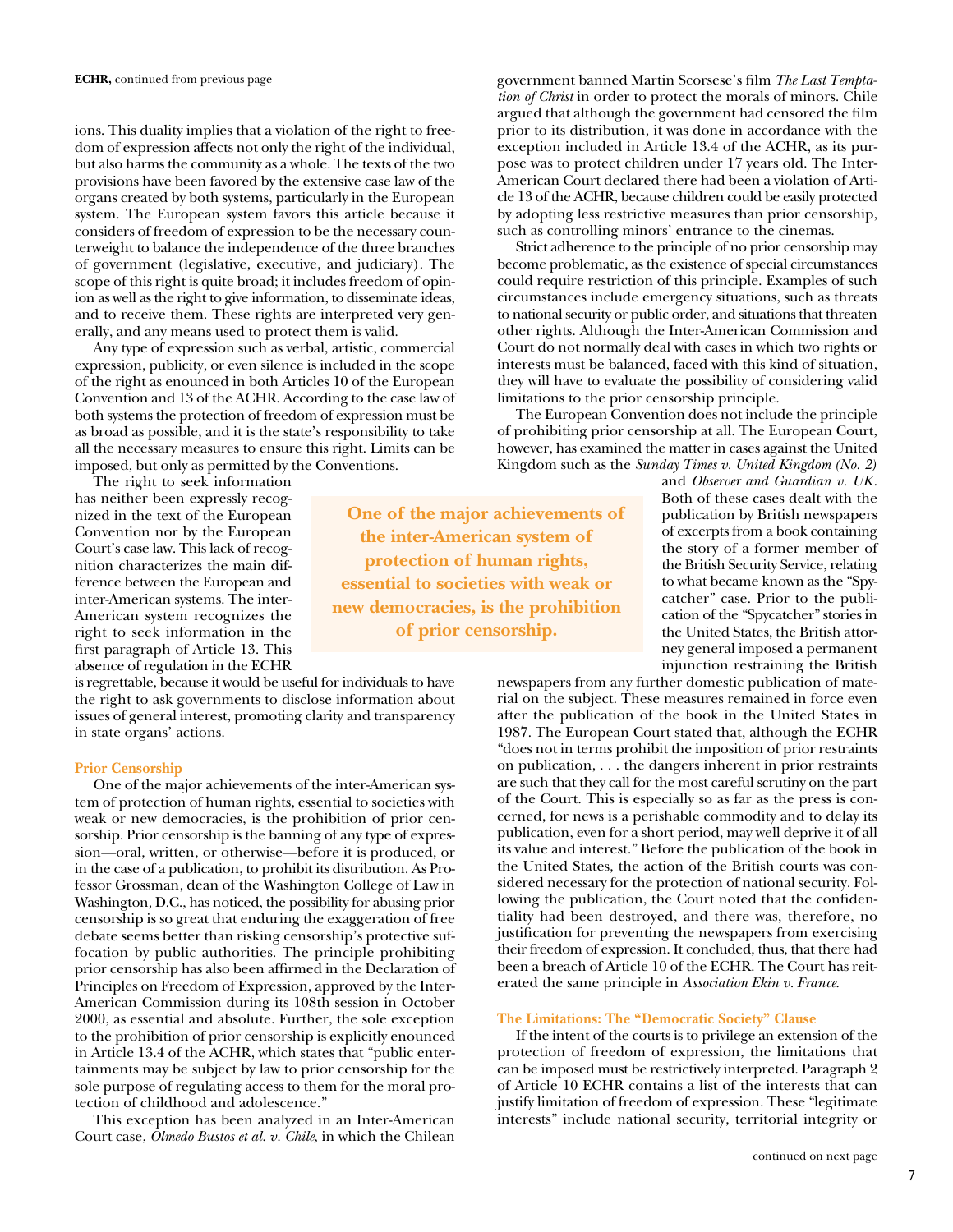public safety, prevention of disorder or crime, protection of health or morals, protection of the reputation of the rights of others, prevention of the disclosure of information received in confidence, and maintenance of the authority and impartiality of the judiciary.

The European Court has produced extensive case law in which it has tried to balance the essential protection of freedom of expression with the equally important necessity of protecting those interests mentioned above through the concept of "democratic society" that dominates the entire Convention. During the 20 years following the *Sunday Times* cases, the Court

has established the "necessary in a democratic society test." The test takes into account whether the restriction is an interference of the public authorities with the exercise of the right; whether the restriction is prescribed by law; whether it is necessary in a "democratic society," necessary meaning the existence of a pressing social need; or whether the purpose of the restriction is to protect one of the "legitimate interests" described above.

Although the text of Article 10 does not include it explicitly, the European Court has also added a

test to determine the extent to which the principle of proportionality is respected, so that the level of restriction maintains an appropriate balance between the freedom of expression and the necessity of its restriction in a democratic society. In fact, as stated in *The Sunday Times v. United Kingdom (No. 2)*, the European Court's task "is not to take the place of the competent national authorities but rather to review under Article 10 the decisions they delivered pursuant to their power of appreciation."

Article 13 of the ACHR describes fewer "legitimate aims" for restricting freedom of expression, narrowing the margin of possible restrictions the states can impose. These "legitimate aims" include respect of the rights and the reputation of others and the protection of national security, public order, public health, or morals. There is no reference to any kind of "democratic society" clause in the text of the article. The Inter-American Court has stated that this difference is not relevant because the ACHR includes Article 29, which establishes general principles for the interpretation of limitations, among them the respect for the "just demands" of a "democratic society." The Inter-American Court noted in its advisory opinion *Compulsory Membership in an Association Prescribed by Law for the Practice of Journalism*, that an equivalent provision does not exist in the ECHR. In another advisory opinion, *The Word "Laws" in Article 30 of the American Convention on Human Rights*, the Inter-American Court interpreted Article 30 of the ACHR to require all the interests enumerated in Article 13 to comport with the needs of a democratic society.

#### **Freedom of Expression and the Media**

The European Court has described journalists as "watchdogs" of democracy, as it did in its 2000 judgment *Bergens Tidende and Others v. Norway*. In fulfilling its duty to disseminate information, the press must not overstep certain bounds, such as harming the reputation and infringing on rights of others, or disclosing confidential information. In *Prager and*

**Although the text of Article 10 does not include it explicitly, the European Court has also added a test to determine the extent to which the principle of proportionality is respected, so that the level of restriction maintains an appropriate balance between the freedom of expression and the necessity of its restriction in a democratic society.**

*Oberschlick v. Austria*, the Court dealt with the condemnation of a journalist because of criticism the journalist addressed to a politician. The Court declared that there had been a violation of Article 10 and stated that to properly fulfill the watchdog role and inform the public, a journalist may resort to a degree of exaggeration or even provocation. Moreover, in the *Oberschlick* judgment, the Court held that to call a politician an "imbecile" does not constitute a gratuitous personal attack. It added that journalists do not have to prove the truth of the affirmations published if they are the journalist's personal remarks or opinions. On the contrary, regarding the injunction imposed on a former civil servant of the Bank of Spain as a result of the criticism he had addressed against the

> bank's president, the European Court declared that the remarks were not necessary to any public debate, and thus concluded that it was not a violation of Article 10 to sanction the former bank employee.

> Freedom of expression implies not only rights but also duties, as the European Court held in *Goodwin v. UK* emphasizing that the media must provide accurate and reliable information in accordance with the ethics of journalism and the principle of good faith. The European Court has also dealt with

the issue of the media's duties and responsibilities in situations of conflict and tension, recognizing in the most recent Turkish cases that the state is entitled to restrict freedom of expression when it is sufficiently proven that it is necessary to protect territorial integrity or national security. This is especially true in situations related to terrorism. In *Karatas v. Turkey*, the applicant, editor-in-chief of a periodic publication, had been condemned to prison by the Turkish government after the publication of an article containing strong criticism against the government for its policy toward part of the Turkish population. The Court in this case highlighted that freedom of expression could have been restricted if the publication promoted the use of violent means against the government or supported acts of terrorism. As the text did not include such kind of affirmations, the government had breached Article 10 of the ECHR. On the contrary, in *Zana v. Turkey*, the European Court took into account the fact that the applicant was a political figure who had been condemned for a speech addressed to members of a pro-Kurdish political party during a time when serious disturbances were taking place in the southeast part of Turkey between the Turkish security forces and the Kurdistan-promoting political party. In such a situation, the European Court considered that speech that could incite violence could be dangerous in view of the bloody stage of the conflict and concluded that there was no violation of Article 10.

The Inter-American Court of Human Rights has also stressed the importance of balancing different interests in its advisory opinion *Enforceability of the Right to Reply or Correction*, referring to freedom of expression on one side, and the right to protect the reputation of others on the other. In its advisory opinion *Compulsory Membership in an Association Prescribed by Law for the Practice of Journalism*, the Inter-American Court emphasized the importance of the role of the press in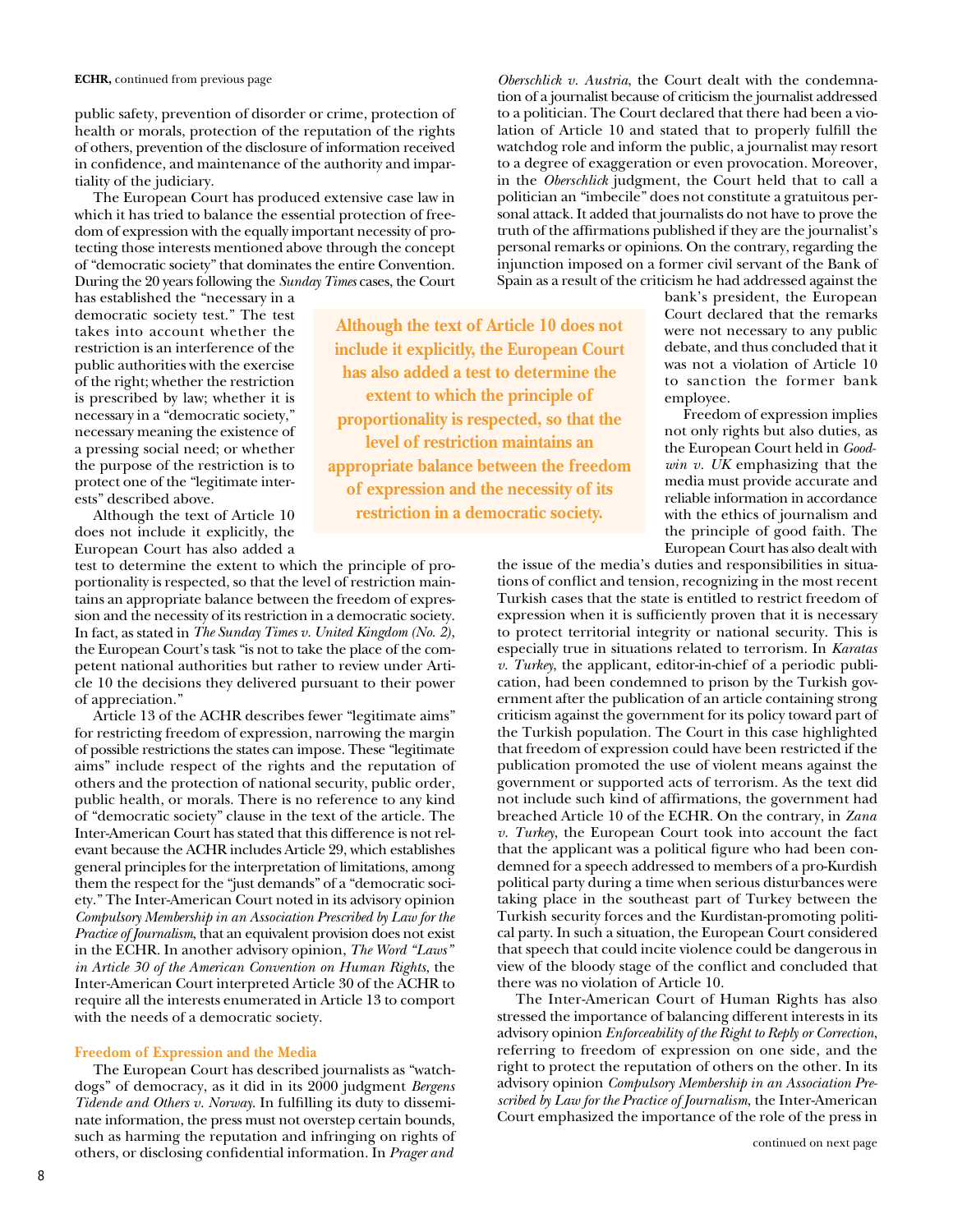the development of a free and democratic society, answering the Costa Rican government's question concerning the state's adherence to the ACHR's principles in requiring journalists' compulsory membership in professional organizations. The Court stated that a law providing for compulsory association and, thus, barring non-members from the practice of journalism was incompatible with the ACHR, as it would deny any person access to the full use of the news media as a means of expressing opinions or imparting information.

The Inter-American Court has not developed such an extensive and progressive interpretation of the right to freedom of expression as the European Court has, and there are still some fields that remain unprotected. One area still unad-

dressed by the Inter-American Court but protected by the European Court is the right of journalists who refuse to disclose their sources of information.

## **Public Debate: Opposing Interests at Stake**

The European Court of Human Rights has addressed the matter of public debate from different per-

spectives. First, it has carefully made a distinction between the treatment due to public figures and that which must be ensured to private individuals. In *Lingens v. Austria*, a journalist was prosecuted for slander for publishing strong criticism against the leader of a political party who had served the Nazi party during the Second World War. The European Court, taking its ideas from the U.S. doctrine concerning the importance of promoting public debate, stated that there had been a breach of Article 10 of the ECHR, as "the limits of acceptable criticism are accordingly wider as regards a politician as such than as regards a private individual. Unlike the latter, the former, inevitably and knowingly, lays himself open to close scrutiny of his every word and deed by both journalists and the public at large, and he must, consequently, display a greater degree of tolerance." Moreover, the Court has observed that the limits of permissible criticism against the government are even greater, because of its dominant position.

Private individuals, however, are entitled to receive greater protection against criticism. The Court has further affirmed that Article 10 is applicable not only to ideas or information that are favorably received, but also to those that offend, shock, and disturb. Such are the demands of a "democratic society." In *Sener v. Turkey*, the applicant was convicted of disseminating propaganda concerning the Kurdish minority through the review of which she was the editor. The Court concluded that there was a breach of Article 10, because it is incumbent on the press "to impart information and ideas on political issues, including divisive ones." The same kind of reasoning was adopted recently in *Association Ekin v. France*, in which the applicant complained of the fact that the book his association had published, *Euskadi at War*, which gave account of some aspects of the Basque cause, had been banned in France. The European Court considered that the content of the book did not justify such a serious interference of the applicant's freedom of expression, and declared that there had been, therefore, a violation of Article 10.

The Inter-American Commission has also dealt with the matter of possible criticism of public figures. In *Verbitsky v. Argentina*, a journalist was sentenced to one month in prison for calling the national Supreme Court "*asqueroso*," or "disgusting." The Commission declared the case admissible and affirmed that public authorities must accept wider criticism than private individuals. The Commission did not reach a final report on the merits, however, because a friendly settlement was agreed upon between the parties.

The Inter-American Court arrived at a final judgment in *Ivcher Bronstein v. Peru*, highlighting the different means that may be used in order to avoid and unlawfully limit freedom of expression. In this case, a naturalized Peruvian citizen owned a television company that presented strong criticism against President Fujimori and the rest of the members of the Peruvian government. As the law required that only nationals could own such a company, the applicant was deprived of his nationality with the sole intention of restricting his free-

**One area still unaddressed by the Inter-American Court but protected by the European Court is the right of journalists who refuse to disclose their sources of information.** 

dom of expression so the government could avoid the strong criticism. The Inter-American Court concluded that the Peruvian government was responsible for a violation of Article 13 of the ACHR. Both the Court and the Commission have thus underlined the fact that public authorities are open to criticism by citizens and the right to freedom of expression is to be encouraged because of its role

in the promotion of free debate.

### **Hate Speech: Lessons from the United States?**

The European Convention has consistently been interpreted as holding that hate speech is contrary to the principles that a democratic society espouses. The vast majority of complaints filed by individuals prosecuted because of racist or "revisionist" statements were therefore declared inadmissible by the European Commission. It should be taken into account that the European Convention was part of the moral answer to the Nazi ideology after the Second World War and that the patterns followed by the European Court in its case law have been a tribute to this cause. Despite this fact, the Court has always emphasized the importance of protecting freedom of expression even when faced with hate or rage speech. In *Jersild v. Denmark*, the Court clearly established that "the punishment of a journalist for assisting in the dissemination of statements made by another person in an interview would seriously hamper . . . the press." The applicant was a journalist who reported on a xenophobic group, reproducing the declarations of its leaders against immigrants. As the broadcast could not objectively have been intended to spread these kinds of ideas or opinions, the Court concluded that there had been a violation of Article 10 of the European Convention. In answering the criticism of this judgment, the European Court in *Thomas v. Luxembourg* further affirmed that making a general requirement for journalists systematically and formally to distance themselves from insulting or provocative citations is not consistent with press's role of disseminating ideas and opinions.

The decision in the *Jersild* case seems to have been influenced by United States case law. Freedom of expression is regulated in the First Amendment of the U.S. Constitution, which reads: "Congress shall make no law respecting an establishment of religion, or prohibiting the free exercise thereof; or abridging the freedom of speech, or of the press; or the right of the people peaceably to assemble and to peti